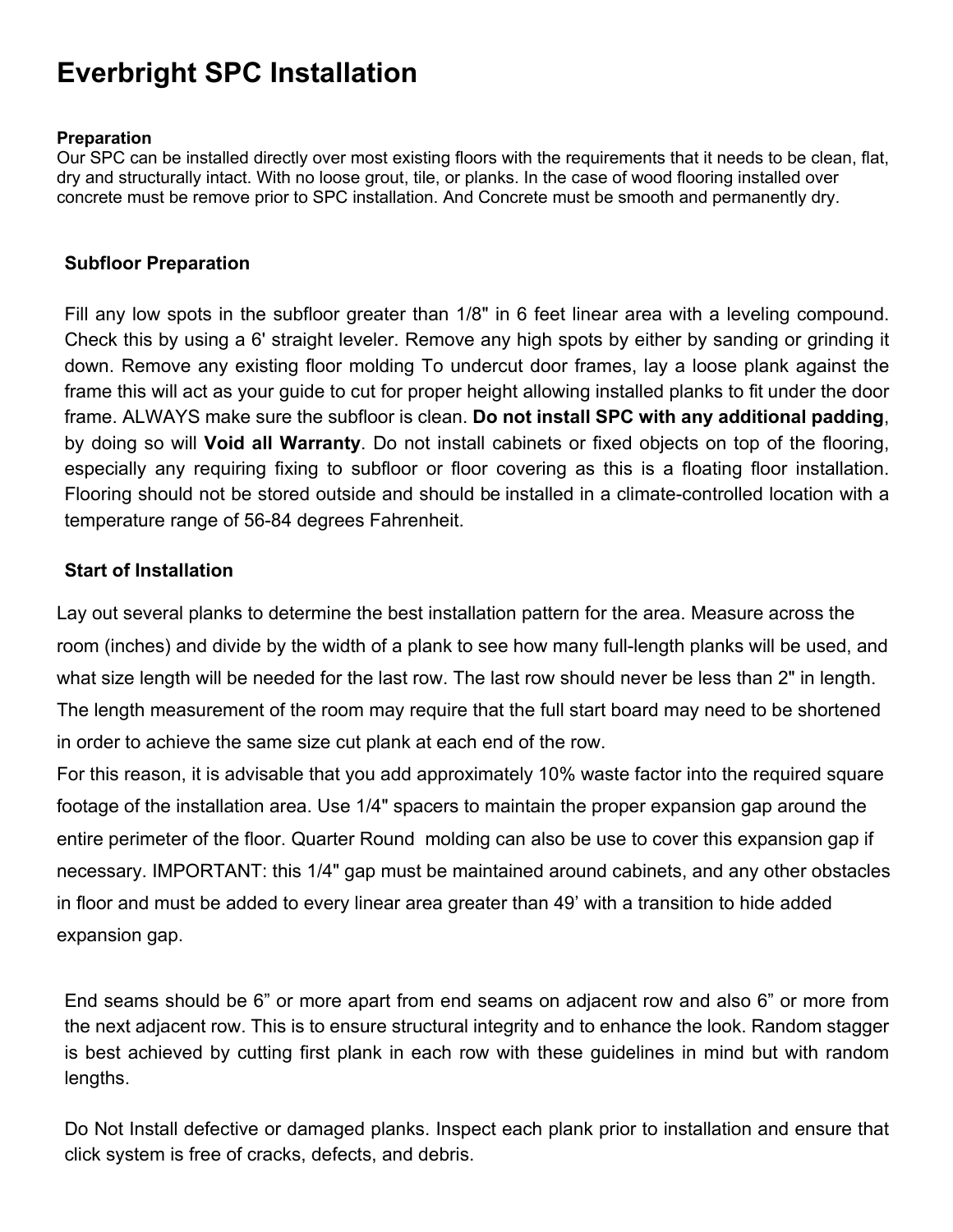

1) Begin the installation in the left-hand corner. Place the plank with a minimum of 1/4" gap from the left-hand wall. Use the installation spacers throughout all perimeter areas to ensure the correct expansion space is maintained.



2) In the first row, place the second plank tight against the short end of the first plank.



3) Fold down into the flat position then gently tap the plank toward the previous plank. The end pieces should connect when tapped together. Continue for the rest of the row.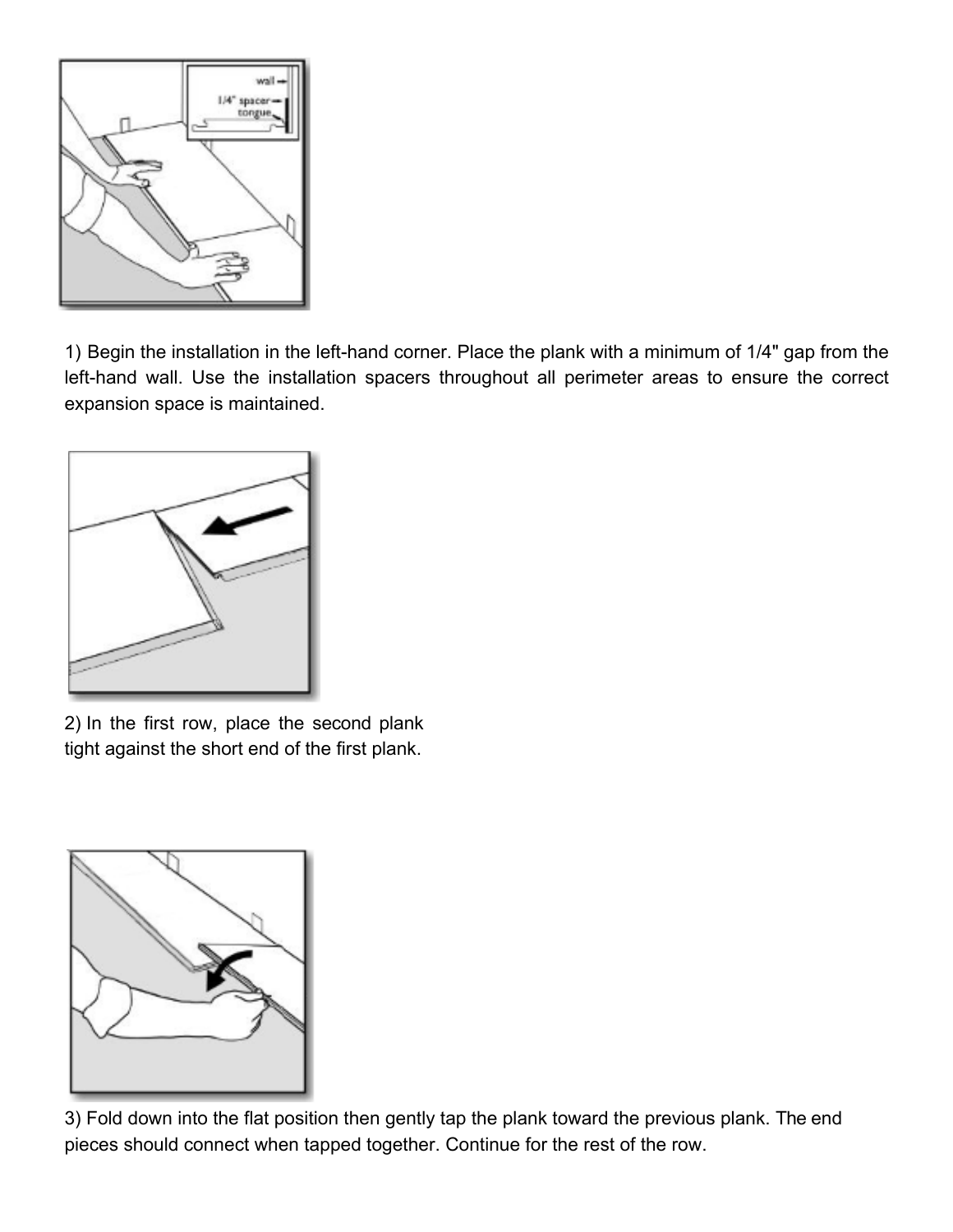

4) Place the final plank face down with the short side (without the locking strip) towards the wall. The remaining expansion space should be at least a minimum of 1/4" from the wall. Draw a pencil line where the plank is to be cut. And Cut it with either electrical saw or vinyl plank cutter.



5) Connect the planks in the following rows by aligning the end seam of each plank at least 4" away from the end seam in the prior 2 rows. Insert the long side seam at a slight angle first, and as the top surfaces meet, rotate the plank down into the locked position.

6) In areas such as a door jamb or cabinet kick base where planks cannot be angled to lock into place, use a wood chisel to remove the locking ridge from the bottom of the plank groove. Apply a 1/8" bead of tongue and groove adhesive to the bottom groove, and gently tap the plank into place using a pull bar and hammer. Next, apply enough strips of painter's tape across this seam to hold the joint securely in place until the adhesive sets. Using a clean, soft cloth, carefully clean up any excess adhesive on the surface of the planks.

• Repeat the process of using random length start planks (minimum of 16") to ensure a more natural look.

• Randomly pull planks from 3 cartons at a time to ensure random appearance. Use cut pieces from the end

of each row as starting planks. Always stagger end joints a minimum of 12" away from each other;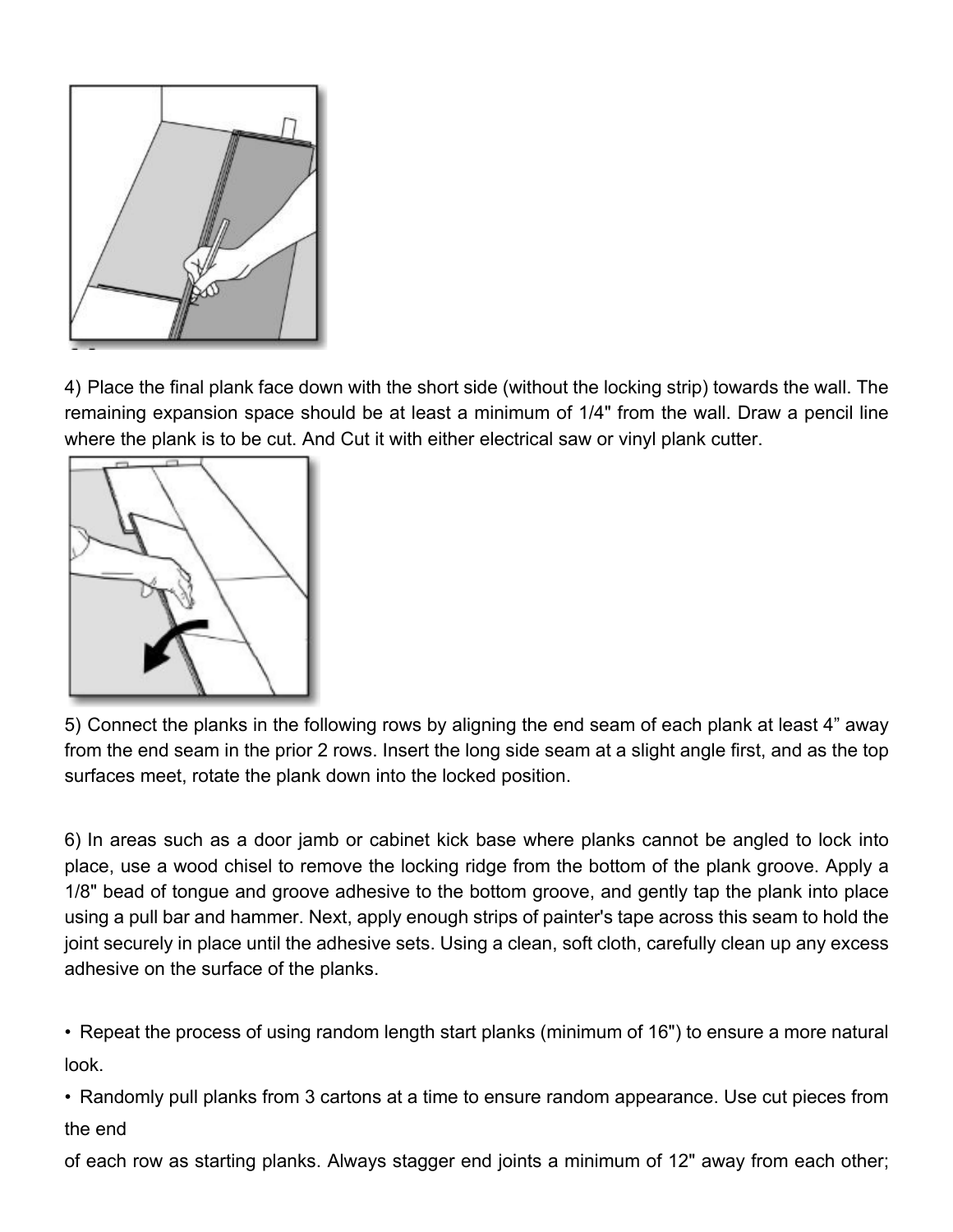make random so as not to show a repeating pattern.

• All joints should be a tight fit with no gaps. Stop and reconnect if a joint is not tight or if all edges are not even with adjacent planks. These planks can be engaged and disengaged several times if needed to help make a correct installation.

• When cutting the last row, place a full row of planks directly on top of the previous row of installed planks (keeping the tongue in the same direction as that of the installed planks). Use the full width of a scrap piece of plank as a guide. Place a pencil next to the edge and trace a line down the planks following the contour of the wall. Cut planks on the pencil line and then connect the last row.

## **Care and Maintenance**

SPC flooring is designed to withstand tough household conditions. However, to keep appearance looking its best, follow these simple instructions for protection and care.

## Routine Maintenance

• Use a damp cloth to dry up any spills as soon as they happen. Never allow liquids to stand on your floor.

• Regularly sweep, dust, or vacuum the floor with the hard floor attachment (not the beater bar) to prevent accumulation of dirt and grit that can scratch or dull the floor finish.

- Periodically clean the floor with cleaning products made specifically for SPC floor care.
- Do not use steel wool, abrasive cleaners, or strong ammoniated or chlorinated type cleaners.
- Do not use any type of buffing or polishing machine.

• A more frequent dust-mopping or vacuuming schedule may be required in very sandy areas such as a beach home. Environmental Protection: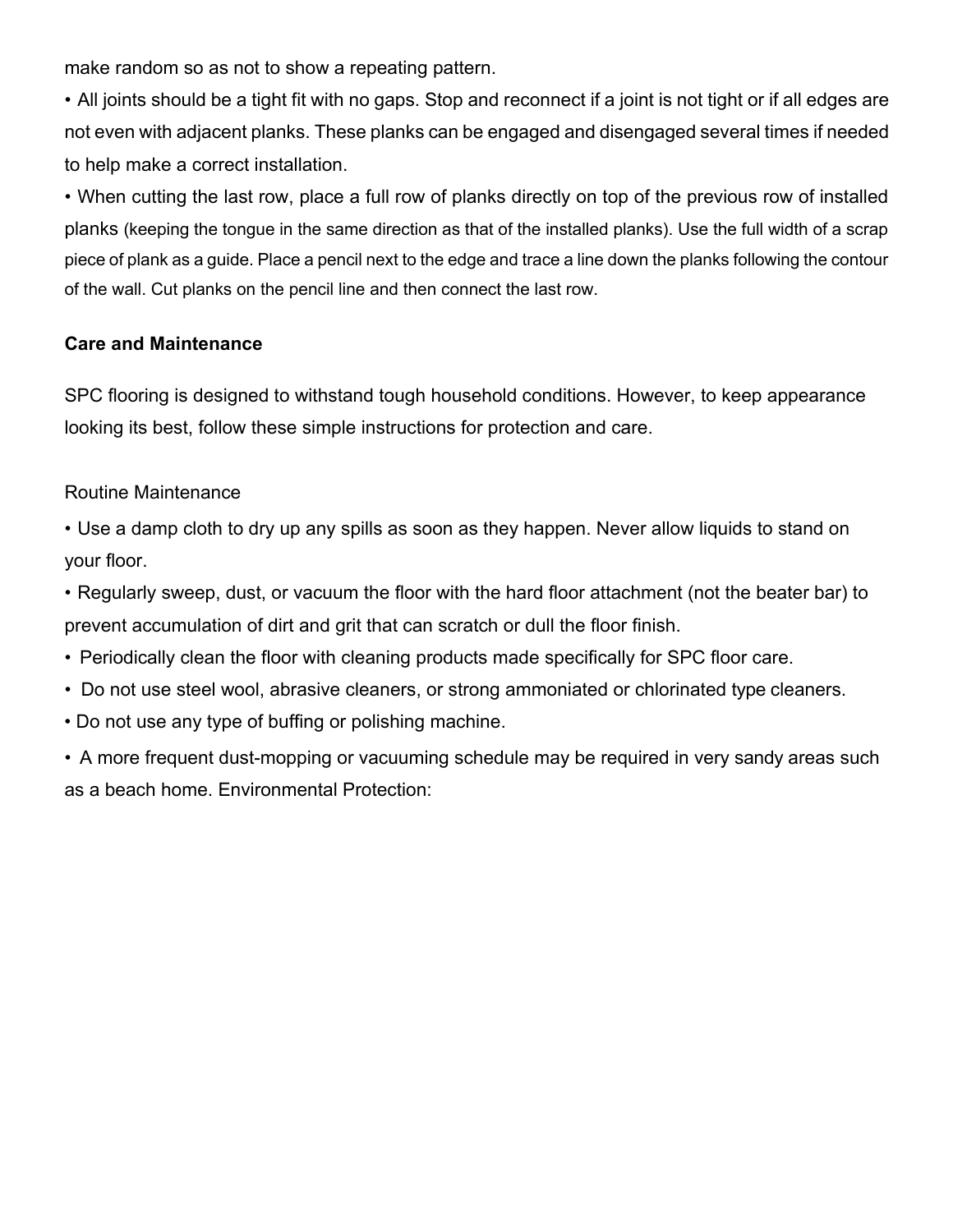• Entry mats will help collect the dirt, sand, grit, and other substances such as oil, asphalt, or driveway sealer that might otherwise be tracked onto your floor.

• To prevent slippage of area rugs, use an approved vinyl rug underlayment.

• Use floor protectors and wide, load-bearing leg bases/ rollers to minimize the chance of indentations and scratches from heavy objects. As a rule, the heavier the object, the wider the floor protector.

• To minimize instability of structure of floor, maintain an indoor climate controlled temperature range of 32-100 degrees Fahrenheit.

• To minimize the natural expansion and contraction of the flooring, maintain a normal indoor relative humidity level between 35 and 65% throughout the year.

a. Heating season (Dry): A humidifier is recommended to prevent excess

shrinkage due to low humidity levels. Wood stove and electric heat tend to create very dry conditions.

b. Non-Heating Season (Wet): An air conditioner, dehumidifier, or periodically turning on your heating will help to maintain humidity levels during summer months.

• Keep your pet's nails trimmed to prevent them from scratching your floor.

• Never try to slide heavy objects across the floor.

• A protective mat should be used under furniture or chairs with castors/wheels. Minor Repair Instructions:

• In the event that accidental damage occurs, minor scratches or dents can be repaired using a flooring touch up or fill kit. When repaired properly, the repaired area is often invisible. The repaired area

should hold up to foot traffic and wear just like the rest of your SPC flooring.

# **IMPORTANT NOTICE**

**Radiant Hea**t: Radiant heat systems must have a minimum of 1/2" separation from

the product. Maximum operating temperature should never exceed 85°F (30°C). Use

of an in-floor temperature sensor is recommended to avoid overheating.

In-floor Radiant Heat: Flooring can be installed over 1/2" embedded radiant heat using the floating method.